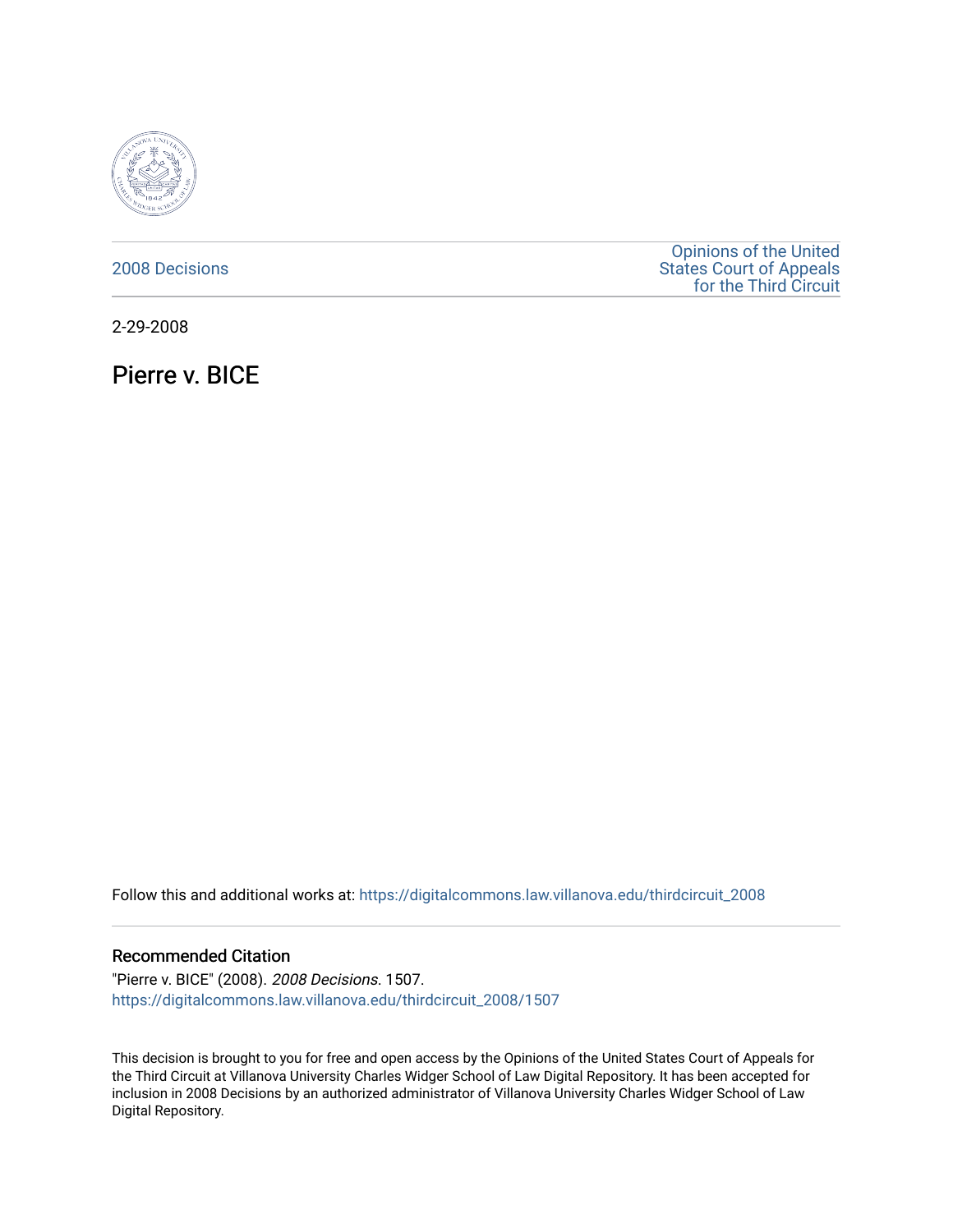## NOT PRECEDENTIAL

# UNITED STATES COURT OF APPEALS FOR THE THIRD CIRCUIT

\_\_\_\_\_\_\_\_\_\_\_

#### No. 04-3759

#### LUMARC PIERRE

v.

# BUREAU OF IMMIGRATION & CUSTOMS ENFORCEMENT, SECRETARY OF DEPARTMENT OF HOMELAND SECURITY, ATTORNEY GENERAL OF THE UNITED STATES

\_\_\_\_\_\_\_\_\_\_\_

On Review of a Decision of the Board of Immigration Appeals Agency No. A37 323 492 Immigration Judge: Annie S. Garcy Transferred pursuant to the REAL ID Act from the District of New Jersey (No. 04-cv-02481)

> Submitted Under Third Circuit L.A.R. 34.1(a) November 30, 2007

\_\_\_\_\_\_\_\_\_\_\_

Before: BARRY, FUENTES, Circuit Judges, and DIAMOND,<sup>\*</sup> District Judge.

(Opinion Filed: February 29, 2008)

OPINION OF THE COURT

Honorable Paul S. Diamond, United States District Judge for the Eastern District \* of Pennsylvania, sitting by designation.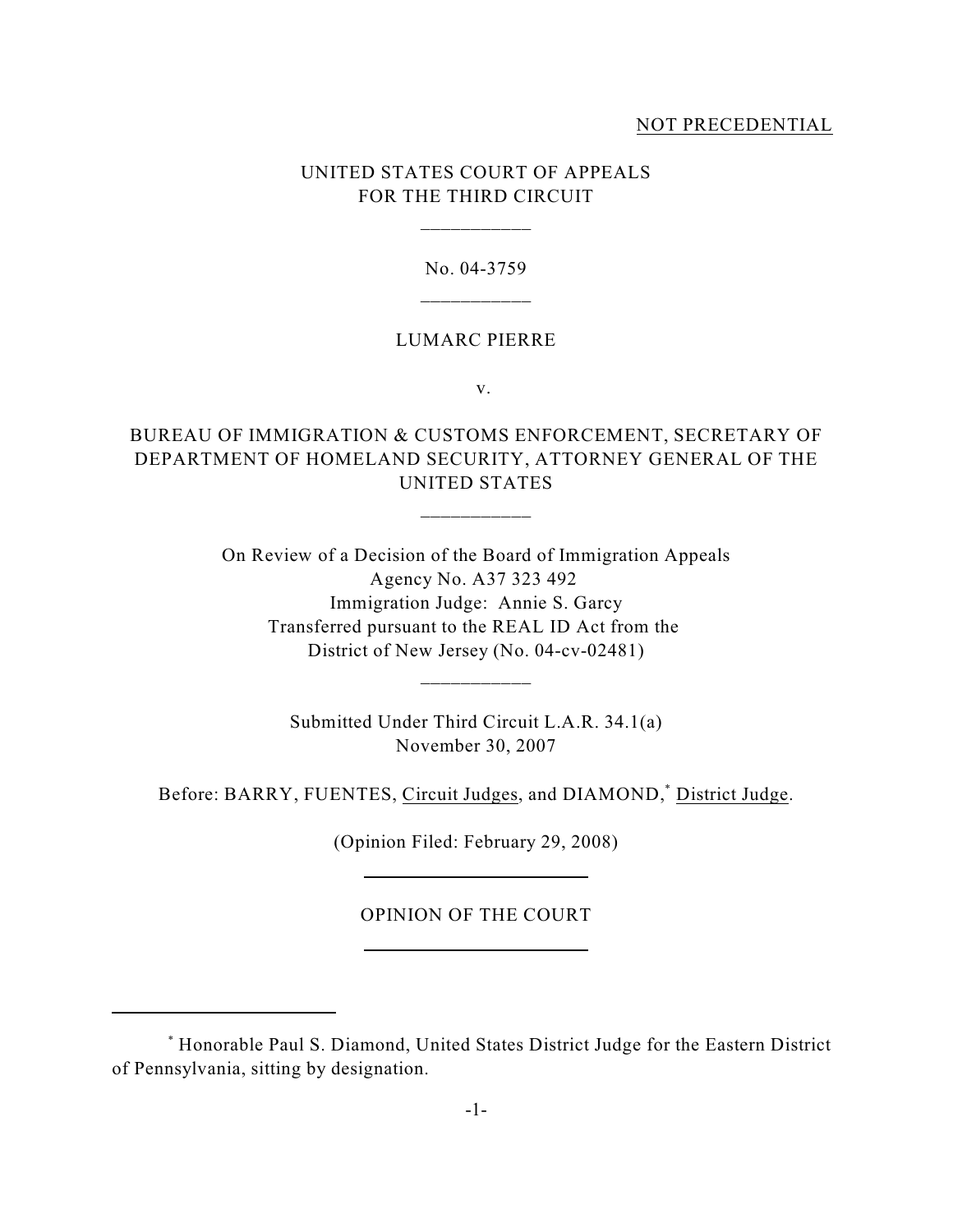### FUENTES, Circuit Judge:

Lumarc Pierre was removed to Haiti in May 2006 after failing to seek a stay of deportation pending the resolution of his petition for review before this Court. Three months later, on August 21, 2006, appellate counsel was appointed to represent Pierre. Despite repeated efforts, however, counsel was unable to establish contact with Pierre to discuss his petition. This case presents the question whether Pierre's immigration claims can be considered notwithstanding his extended absence from this litigation, or whether his absence dictates a dismissal. Because Pierre failed to communicate with counsel or this Court for over eighteen months prior to submission of this case for our review, we will dismiss the petition as moot.

## **I.**

Pierre, a native and citizen of Haiti, was admitted to the United States in 1982 as a lawful resident. Nine years later, Pierre pled guilty to sexual assault of a minor, in violation of N.J. STAT. ANN. § 2C:14-2B, for which he was sentenced to four years' imprisonment. This conviction was the basis for removal proceedings, which began when Pierre was served with a Notice to Appear ("NTA") on June 6, 2000. The NTA charged Pierre with removability for the commission of an aggravated felony. See 8 U.S.C. §  $1227(a)(2)(A)(iii)$  ("Any alien who is convicted of an aggravated felony at any time after admission is deportable."). Upon receipt of the NTA, Pierre applied for relief from removal in the form of asylum, withholding of removal, and relief under the Convention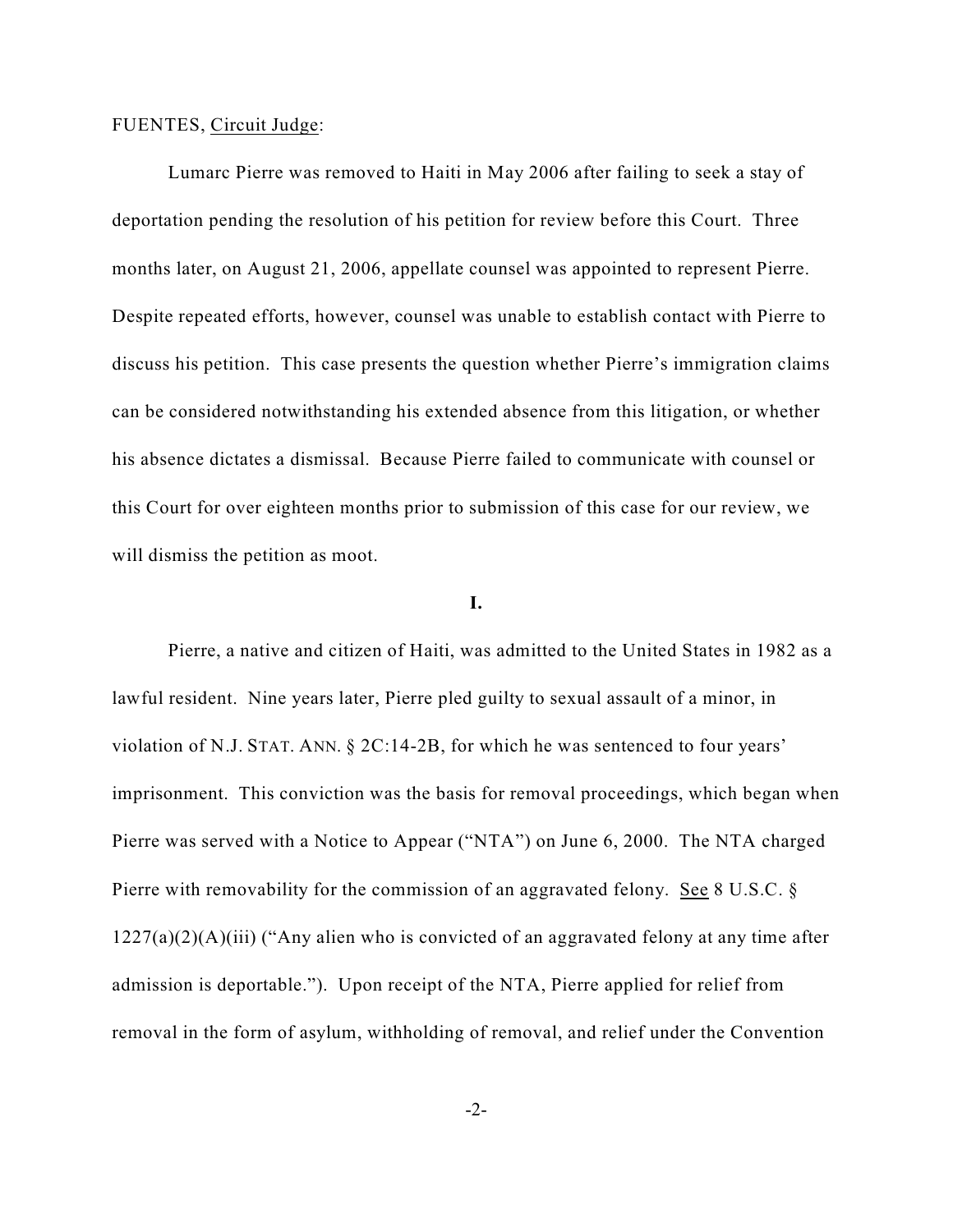Against Torture ("Convention"), basing his claims on his acquaintance with certain disfavored political Haitians and the prison conditions he would face if removed to Haiti. On December 13, 2000, following a hearing on the merits, an immigration judge ("IJ") denied Pierre's applications for relief and ordered him removed to Haiti. On May 18, 2001, the BIA affirmed the IJ's decision.

Thereafter, the procedural history of Pierre's case became increasingly complex because of concurrent challenges brought by Pierre in both the District Court and the immigration courts and an ever-changing body of immigration law. In these challenges, Pierre sought reconsideration of the denial of relief under the Convention and a discretionary waiver of removal under former § 212(c) of the Immigration and Nationality Act. See 8 U.S.C. § 1182(c) (repealed 1996); I.N.S. v. St. Cyr, 533 U.S. 289, 326 (2001) (holding that the repeal of  $\S 212(c)$  did not apply to aliens who entered a plea of guilty before April 1, 1997, and who "would have been eligible for § 212(c) relief at the time of their plea under the law then in effect").

Eventually, in August 2004, the District Court agreed with the BIA that Pierre was ineligible for relief under § 212(c), denying his petition for a writ of habeas corpus. Pierre appealed to this Court, arguing that the denial of § 212(c) relief deprived him of due process of law because the IJ failed to consider Pierre's argument that he had been rehabilitated, and because the IJ held Pierre to an improperly elevated standard due to the nature of the crime underlying the charges of deportation. That appeal, which was

-3-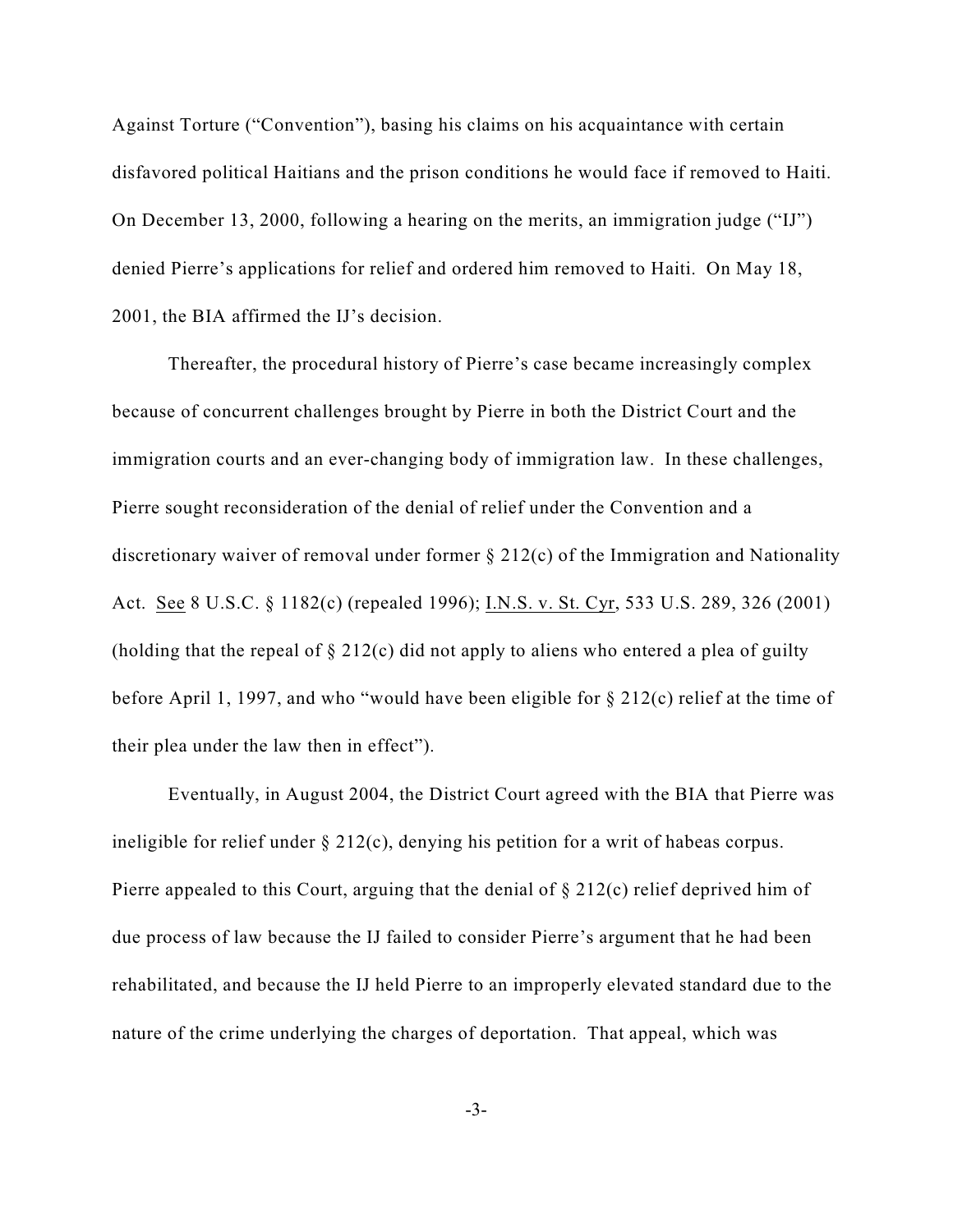transformed into a petition for review of a final order of removal, $\frac{1}{1}$  is presently before this Court.

Meanwhile, on April 5, 2005, the BIA denied relief under the Convention, and ordered Pierre deported. Pierre filed a motion for reconsideration with the BIA, which was rejected as untimely on October 27, 2005.<sup>2</sup>

In May 2006, and notwithstanding his rigorous pursuit of his claims for relief at all levels, Pierre was deported to Haiti. Three months later, in August 2006, we appointed counsel to represent Pierre. Shortly after entering his appearance, counsel noted in his opening brief that he "has been unable to contact Mr. Pierre about this petition." (Petr.'s Br. 8 n.3.) Upon further inquiry by the Court, counsel represented that he received contact information for Pierre in Haiti from a relative residing in the United States, but despite repeated efforts, had not succeeded in corresponding with Pierre. (Petr.'s Supp. Mem. 4-5.)

**II.**

<sup>&</sup>lt;sup>1</sup>The REAL ID Act of 2005, which came into effect on May 11, 2005, amended 8 U.S.C.  $\S 1252(a)(2)$  to eliminate the federal district courts' habeas jurisdiction over challenges to final removal orders. See Francois v. Gonzales, 448 F.3d 645, 647 (3d Cir. 2006). We deal with a pending appeal from a district court's habeas petition by vacating the district court's opinion and addressing the claims raised in the habeas petition as if they were presented, in the first instance, as a petition for review of the BIA's decision. Id. at 648.

<sup>&</sup>lt;sup>2</sup>Pierre's present petition for review did not technically arise out of the denial of relief under the Convention, but rather the denial of relief under § 212(c). Nevertheless, the brief filed by Pierre's appointed counsel suggests that we should consider the denial of relief under the Convention as part of the present proceeding.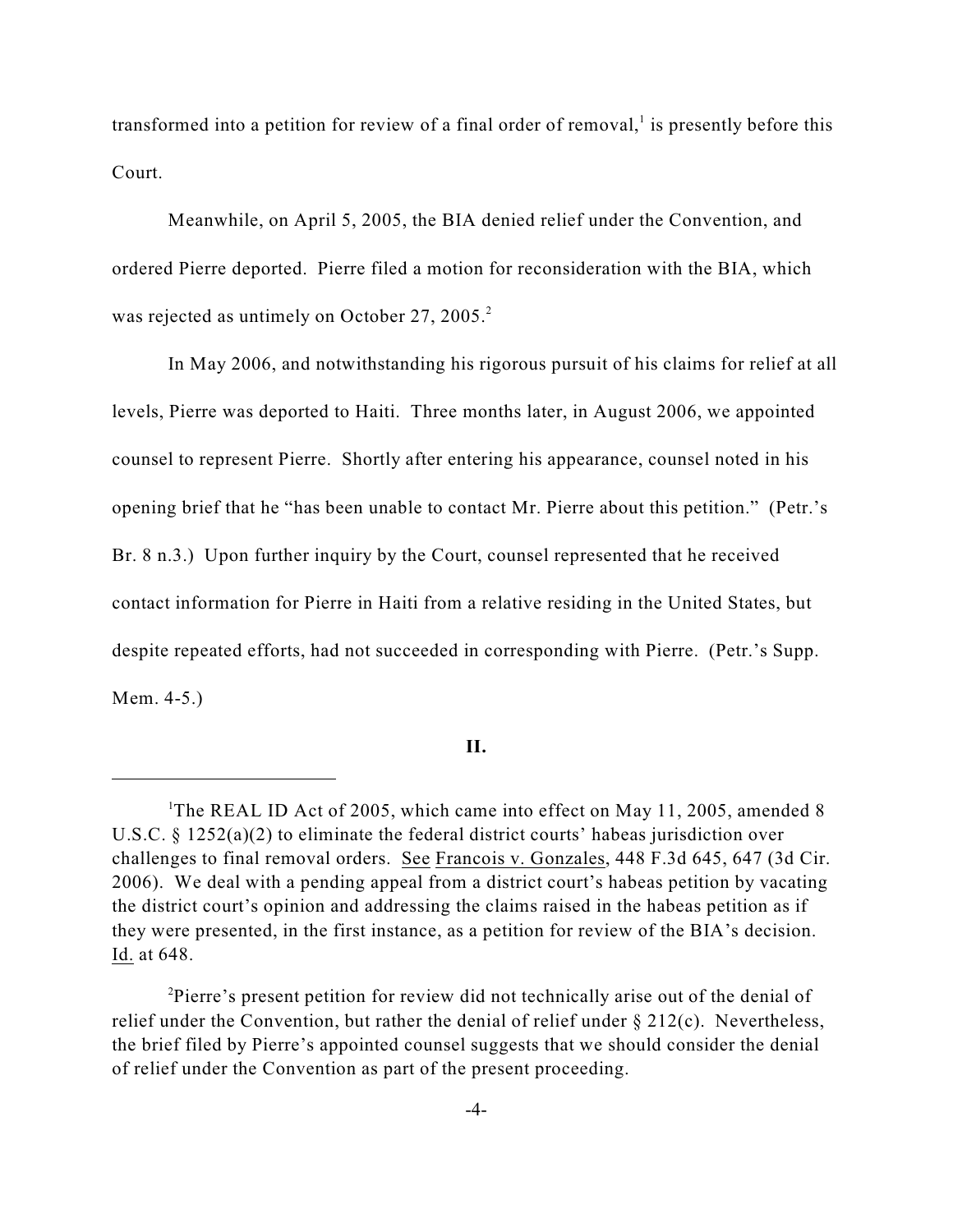Pierre's lack of communication with his attorney and his failure to maintain contact with this Court begs the question of whether he has abandoned his claims. The Supreme Court has repeatedly affirmed that the "duty" of federal courts "is to decide actual controversies by a judgment which can be carried into effect, and not to give opinions upon moot questions or abstract propositions, or to declare principles or rules of law which cannot affect the matter in issue in the case before it." Mills v. Green, 159 U.S. 651, 653 (1895); see also Church of Scientology of Cal. v. United States, 506 U.S. 9, 12 (1992); Preiser v. Newkirk, 422 U.S. 395, 401 (1975); North Carolina v. Rice, 404 U.S. 244, 246 (1971). The principle that we will not decide moot cases is rooted in Article III, Section 2 of the Constitution, which limits our jurisdiction to "cases" or "controversies." Friends of the Earth, Inc. v. Laidlaw Envtl. Servs. (TOC), Inc., 528 U.S. 167, 180 (2000) ("The Constitution's case-or-controversy limitation on federal judicial authority . . . underpins . . . our mootness jurisprudence . . . ."); Rice, 404 U.S. at 246 ("[O]ur impotence 'to review moot cases derives from the requirement of Article III of the Constitution under which the exercise of judicial power depends upon the existence of a case or controversy."" (quoting  $\frac{\text{Liner v. Jafco, Inc.}}{\text{ln} \text{c}}$ , 375 U.S. 301, 306 n.3 (1964))).<sup>3</sup> Because mootness implicates our Article III jurisdiction, we have an independent

<sup>&</sup>lt;sup>3</sup>While mootness is "rooted" in the case or controversy requirement of Article III, we have also noted the "mootness doctrine's implicit common law concern with the more practical considerations of judicial economy . . . ." New Jersey Tpk. Auth. v. Jersey Cent. Power and Light, 772 F.2d 25, 31 n.11 (3d Cir. 1985).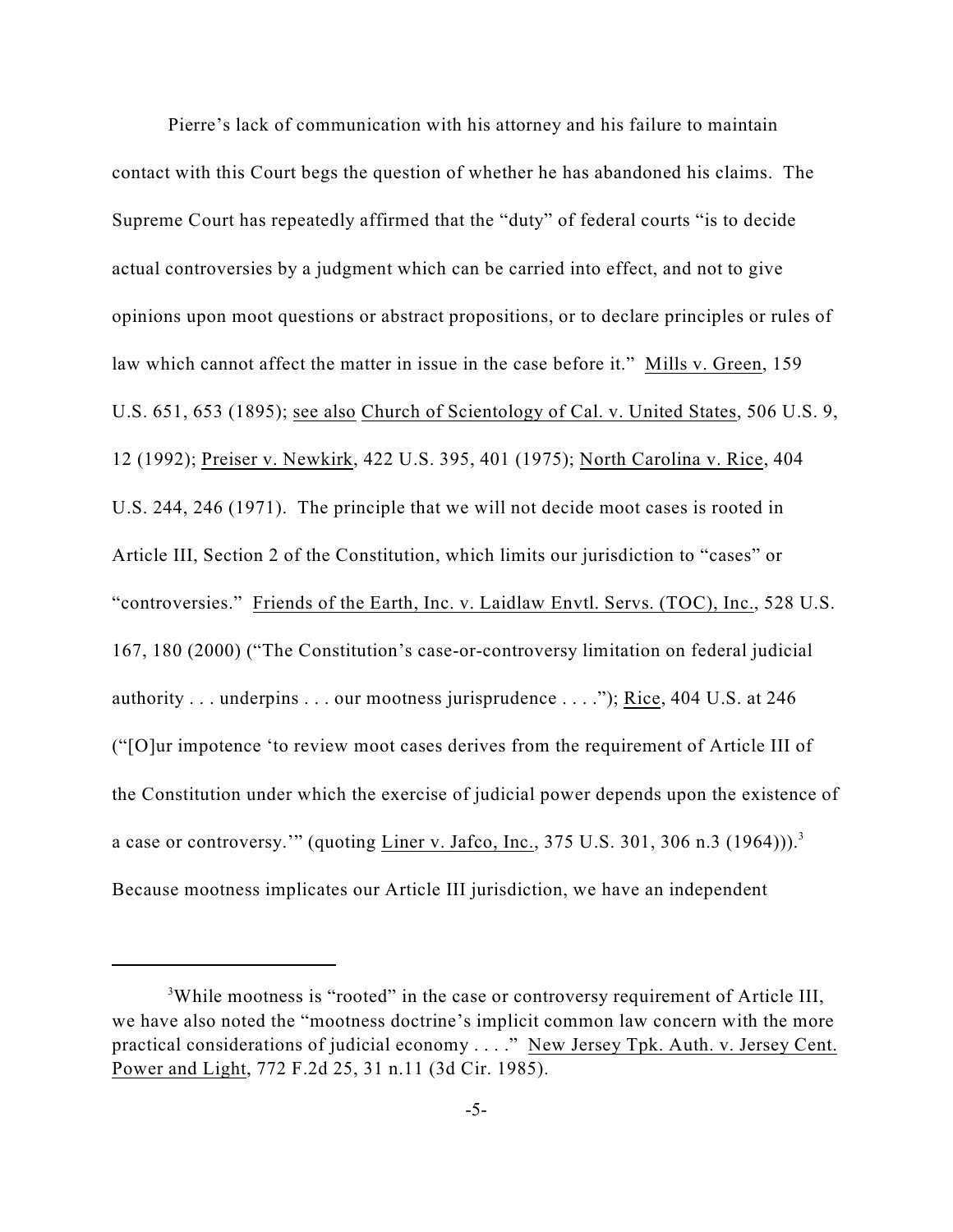obligation to determine whether a claim is moot before reaching the merits, even when, as here, the issue was not raised by the parties. See Rendell v. Rumsfeld, 484 F.3d 236, 240 (3d Cir. 2007); New Jersey Tpk. Auth. v. Jersey Cent. Power and Light, 772 F.2d 25, 30 n.10 (3d Cir. 1985).

The mootness doctrine requires that "an actual controversy [is] extant at all stages of review, not merely at the time the [petition] is filed." Steffel v. Thompson, 415 U.S. 452, 459 n.10 (1974); New Jersey Tpk. Auth., 772 F.2d at 31 (citations omitted). If "changes in circumstances that prevailed at the beginning of the litigation have forestalled any occasion for meaningful relief," we dismiss the petition as moot. Rendell, 484 F.3d at 240 (quoting In re Surrick, 338 F.3d 224, 230 (3d Cir. 2003)).

 This principle is exemplified when a petitioner dies pending resolution of a petition for review. Under such circumstances, "the court of appeals can no longer grant the relief that the alien seeks." McAllister v. Attorney General, 444 F.3d 178, 184 (3d Cir. 2006). The death of the petitioner renders claims for relief from deportation moot, requiring the dismissal of the petition. Id.

Similarly, a petition for review can become moot if it is abandoned by a party seeking relief, which removes any basis for meaningful relief. Subsequent to oral argument in Lin v. United States Dep't of Justice, 494 F.3d 296 (2d Cir. 2007), the Second Circuit learned that Lin's attorney could not locate him, and believed that he had either returned to China or was deceased. Id. at 300 n.2, 315. The Second Circuit

-6-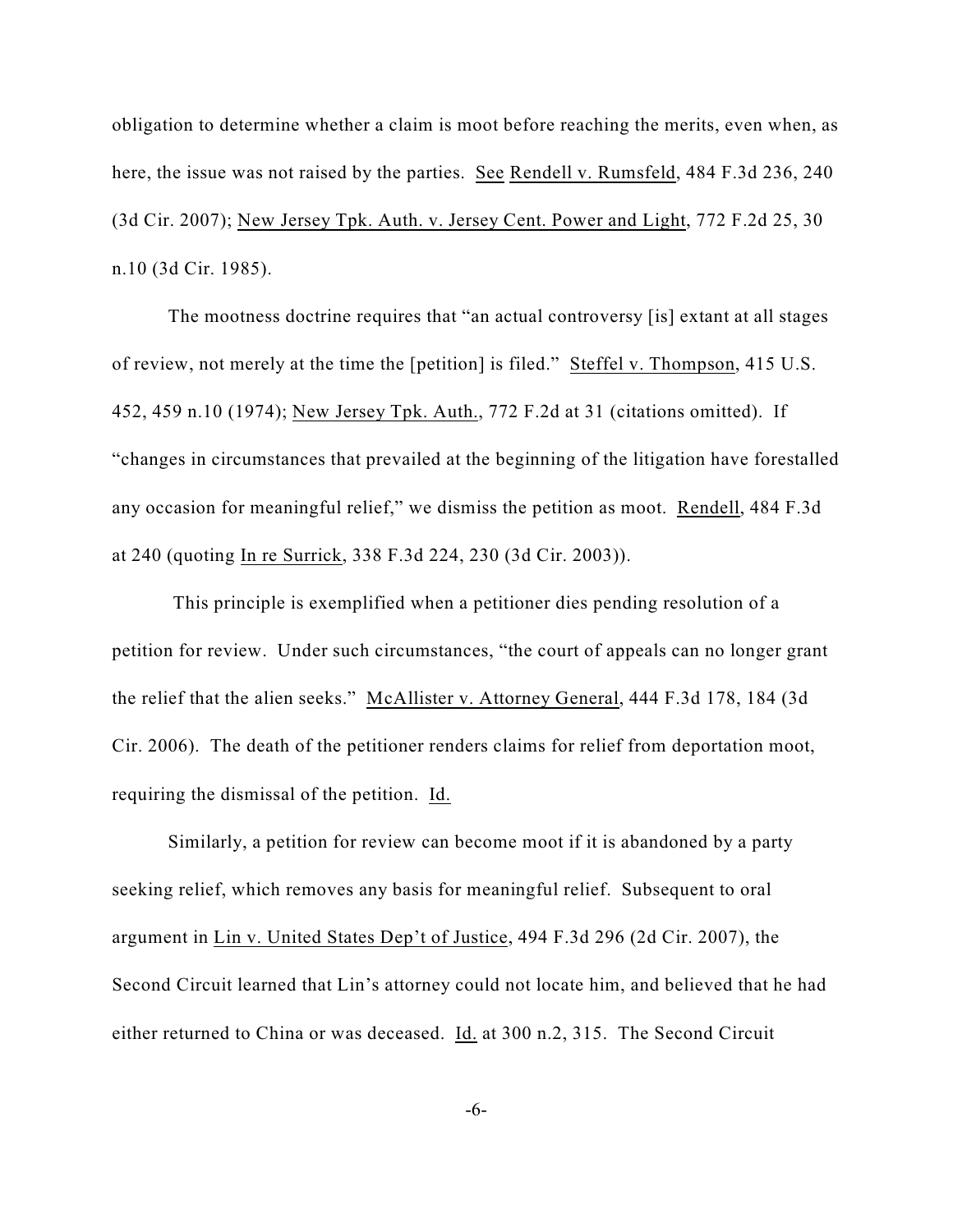concluded that "[g]iven that we do not retain jurisdiction over Lin's claim if he has returned to China and has provided no explanation to overcome the presumption that his asylum application has been abandoned, *see* 8 C.F.R. § 1208.8,<sup>4</sup> or if he is deceased, Lin's petition is dismissed as moot." Id. at 315.

Moreover, representation by counsel, alone, is insufficient to support the existence of a case or controversy and avoid a finding of mootness. See 13A CHARLES ALAN WRIGHT, ET AL., FEDERAL PRACTICE AND PROCEDURE § 3533.1 (2d ed. 1984); Kremens v. Bartley, 431 U.S. 119, 134 n.15 (1977). In Ellis v. Dyson, a civil rights case involving a challenge to a loitering ordinance, petitioners' counsel had not been in contact with their clients for approximately one year and were unaware of their whereabouts. 421 U.S. 426, 434 (1975). The Supreme Court remanded the case on other grounds, but noted that "[u]nless petitioners have been found by the time the District Court considers this case on remand, it is highly doubtful that a case or controversy could be held to exist." Id. Similarly, in Lin, representation by counsel did not impede a finding of mootness. Lin, 494 F.3d at 315.

While Pierre was removed from the United States pursuant to a court order, unlike the petitioner in Lin who presumably departed voluntarily, the outcome is no different.

<sup>&</sup>lt;sup>4</sup>Section 1208.8, entitled 'Limitations on travel outside the United States,' states that "[a]n applicant who leaves the United States without first obtaining advance parole under § 212.5(f) of this chapter shall be presumed to have abandoned his or her application under this section." 8 C.F.R. § 1208.8(a).